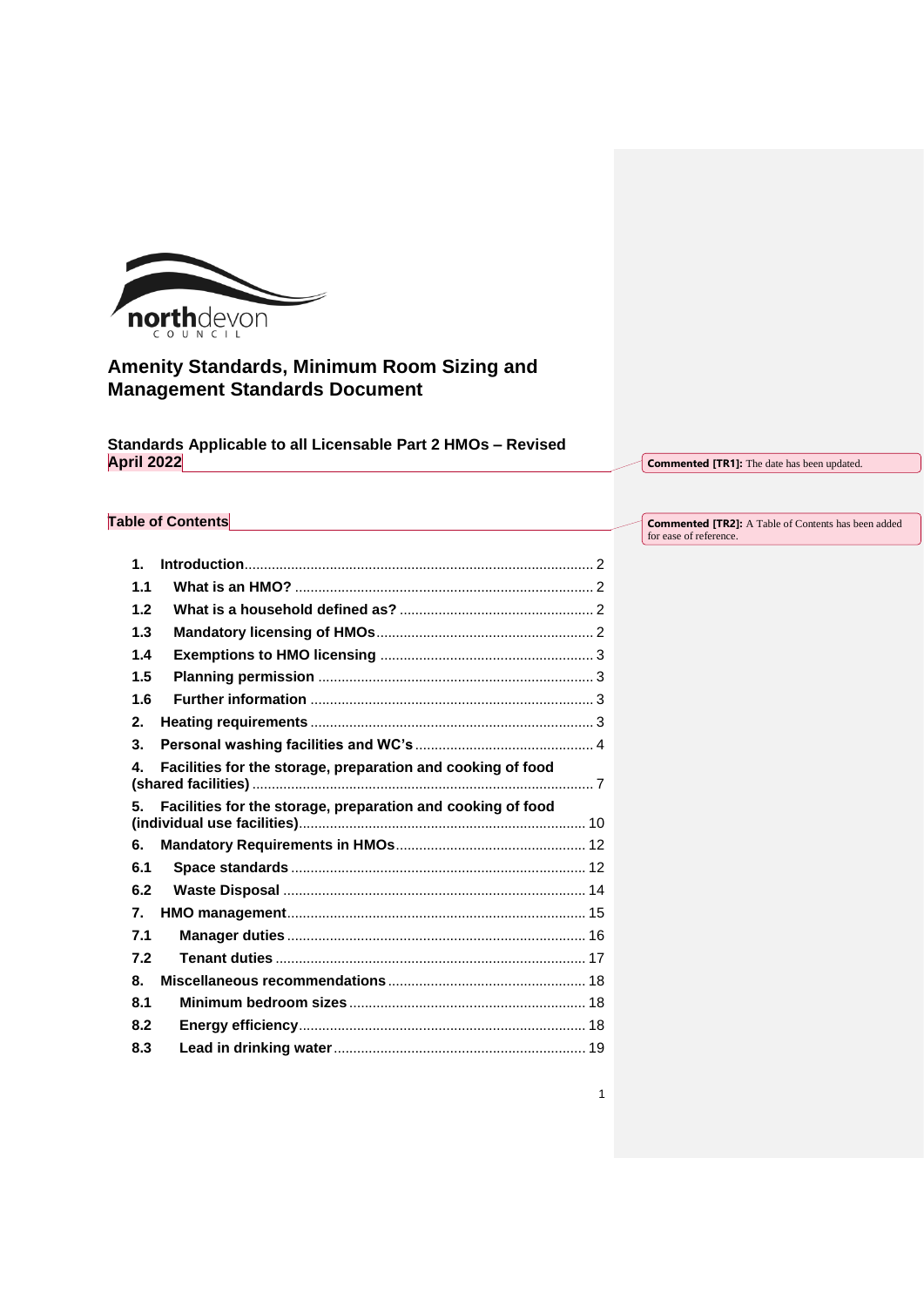#### <span id="page-1-0"></span>**1. Introduction**

This document sets out the amenity standards, minimum room sizes and management standards for landlords, licence holders and managers operating licensable Houses in Multiple Occupation (HMOs) in North Devon. Please note these are minimum standards, and it is expected properties will meet or exceed these requirements.

If the standards outlined in this document are not reasonably practicable based on the age and layout of your property, please contact us and we will discuss alternative options with you.

### <span id="page-1-1"></span>**1.1 What is an HMO?**

The Housing Act 2004 defines a House in Multiple Occupation (HMO) as a building or part of a building (e.g. a flat) which:

- Two or more households occupy, and share one or more basic amenity (toilet, bathroom, cooking facilities).
- Is a converted building not entirely comprising of self-contained flats.
- Is converted into self-contained flats, but the conversion does not comply with the Building Regulations 1991, and less than 2/3 of the flats are owner occupied.

## An HMO could be:

- A house split into separate bedsits,
- A shared house or flat, where the sharers are not members of the same family,
- A hostel,
- A bed-and-breakfast hotel that is not just for holidays, or,
- Shared accommodation for students.

#### <span id="page-1-2"></span>**1.2 What is a household defined as?**

A household is defined as persons who are all members of the same family (that are related to one another as a couple, parent, grandparent, child, grandchild, sister, uncle, aunt, nephew, niece or cousin. Stepchildren and half blood relatives are also included).

The property must also be used as the tenants' only or main residence, and used solely or mainly to house tenants.

#### <span id="page-1-3"></span>**1.3 Mandatory licensing of HMOs**

**Commented [TR3]:** Headings have been numbered throughout the document for ease of reference.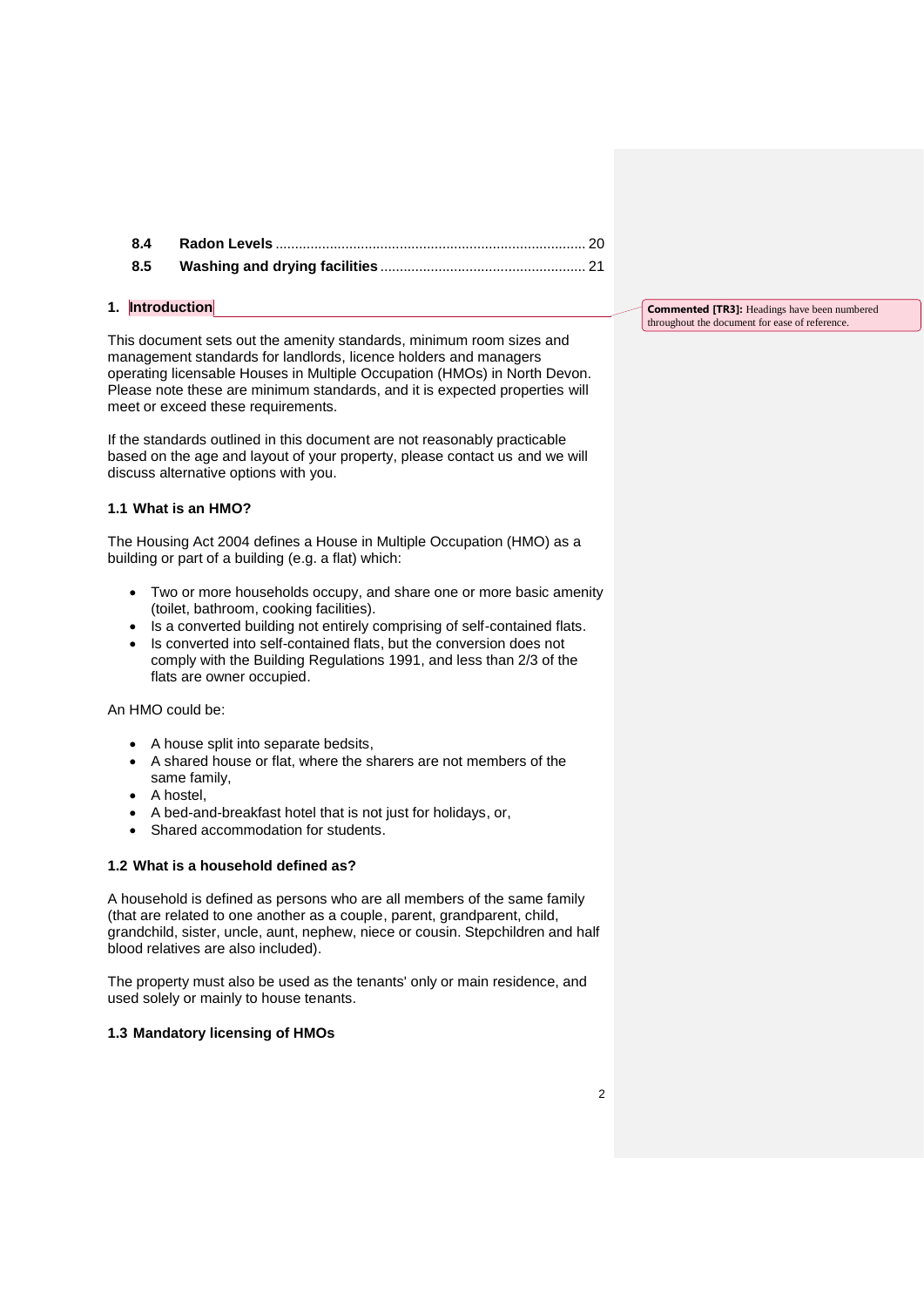From April 2018, all HMOs with five or more occupants from two or more separate households, who share a bathroom, toilet or kitchen are required to be mandatorily licenced by law. The introduction of this legislation removed the three-storey rule, meaning all properties which are less than three-storeys, and meet the above criteria, are now required to be licensed as Part 2 HMOs by the Council.

The new legislation also includes the implementation of national minimum sleeping room sizes and waste disposal provision requirements.

A Housing Health and Safety Rating System (HHSRS) assessment will be carried out by an officer at the Council within 5 years of a property obtaining a HMO licence. The assessment highlights any deficiencies or hazards in a property and scores them according to their likelihood of risk. If a deficiency corresponds to a Category 1 or 2 hazard, action will be required to remove the risk.

### <span id="page-2-0"></span>**1.4 Exemptions to HMO licensing**

- A property with 2 persons forming 2 households,
- An owner occupied property with 2 lodgers,
- Buildings controlled by:
	- o Public bodies,
	- o Registered social landlords,
	- o Educational establishments,
	- o Religious establishments, and
	- o Buildings provided for specific use and covered by defined legislation (e.g. prisons, children's homes, immigration centres etc.).

#### <span id="page-2-1"></span>**1.5 Planning permission**

If you have any queries relating to planning permission or building classifications please contact the [planning department](https://www.northdevon.gov.uk/planning-and-building-control/making-a-planning-application/) who will assist you with your queries.

#### <span id="page-2-2"></span>**1.6 Further information**

Further information relating to HMOs, including information pertaining to landlords of HMOs and tenants living in HMOs can be found on our [website.](https://www.northdevon.gov.uk/business/licences-and-permits/houses-in-multiple-occupation-hmos/)

<span id="page-2-3"></span>2. **Heating requirements Commented [TR4]:** A change has been made to the name of this section heading.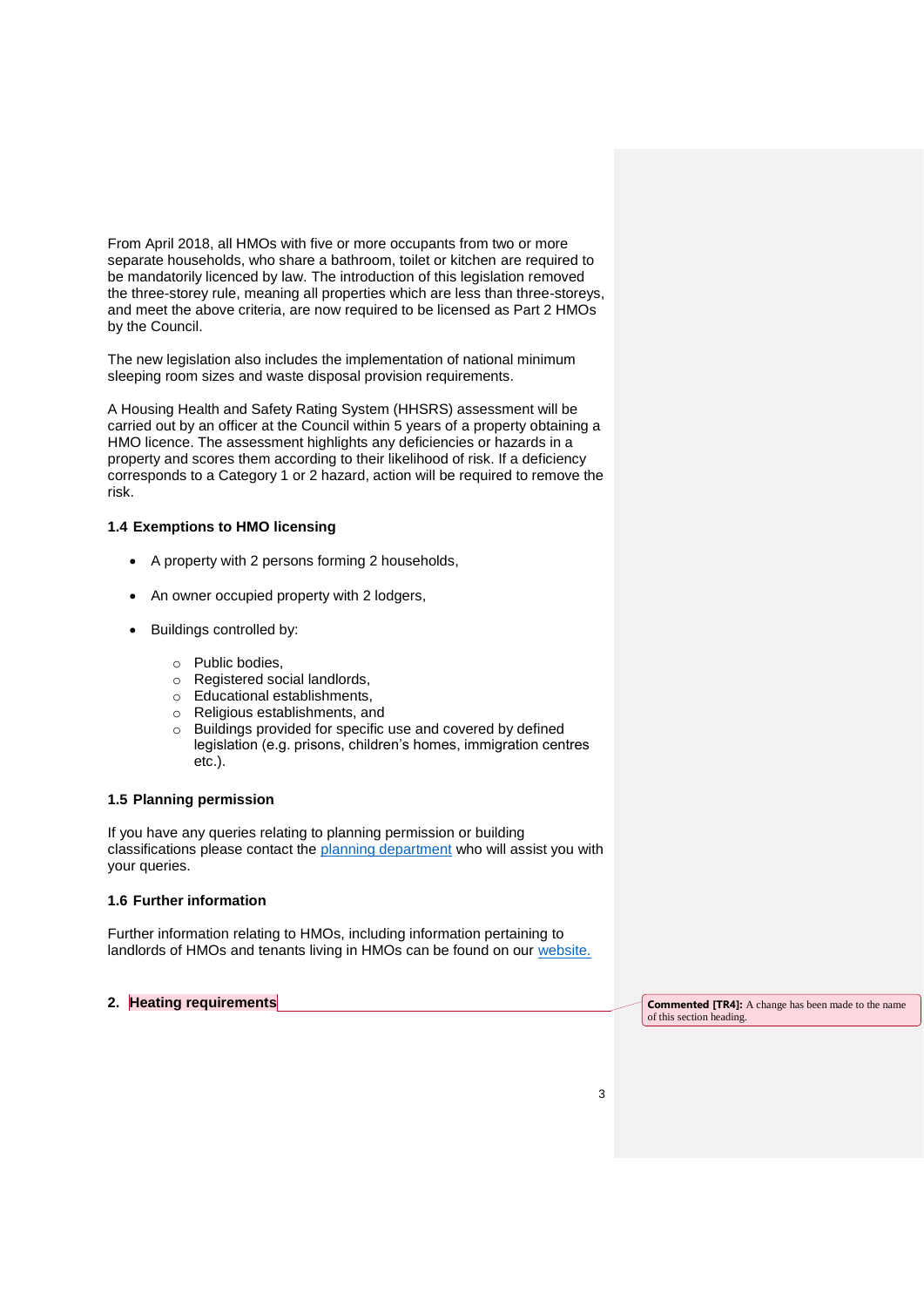The Licensing and Management of Houses in Multiple Occupation and Other Houses (Miscellaneous Provisions) (England) Regulations 2006. Regulation 8 and Schedule 3 (1).

Applies to: Bedrooms and bedsits, and bathrooms.

# Prescribed standards:

 Each unit of living accommodation in an HMO must be equipped with adequate means of space heating, and kept in proper working order.

#### Locally agreed standards:

- The heating is capable of maintaining an internal temperature of 21°C when the outside temperature is -1°C;
- The heating is capable of being controlled by the occupier;
- Heating should be suitable and permanently fixed;
- Each shower or bathroom should have a heating appliance.

#### Justification:

- Adverse health impacts are known to begin after the internal temperature of the house falls below 19°C, and a healthy indoor temperature is 21°C. Therefore, it is important the heating is suitable and occupiers have access to these controls.
- The heating should be fixed to reduce the likelihood of fire.
- Fixed heating also reduces the likelihood of hazards associated with excess cold and excess heat, as it reduces the likelihood of areas of extreme temperature in the property. This also reduces hazards associated with damp and mould by reducing the incidence of condensation and the prevalence of cold surfaces.

#### <span id="page-3-0"></span>**3. Personal washing facilities and WC's**

The Licensing and Management of Houses in Multiple Occupation and Other Houses (Miscellaneous Provisions) (England) Regulations 2006. Regulation 8 and Schedule 3 (2) as amended by The Licensing and Management of Houses in Multiple Occupation (Additional Provisions) (England) Regulations 2007.

Applies to: Wash hand basins, baths, showers and WC's

Prescribed standards:

**Commented [TR5]:** Sub-headings have been underlined throughout for ease of reference.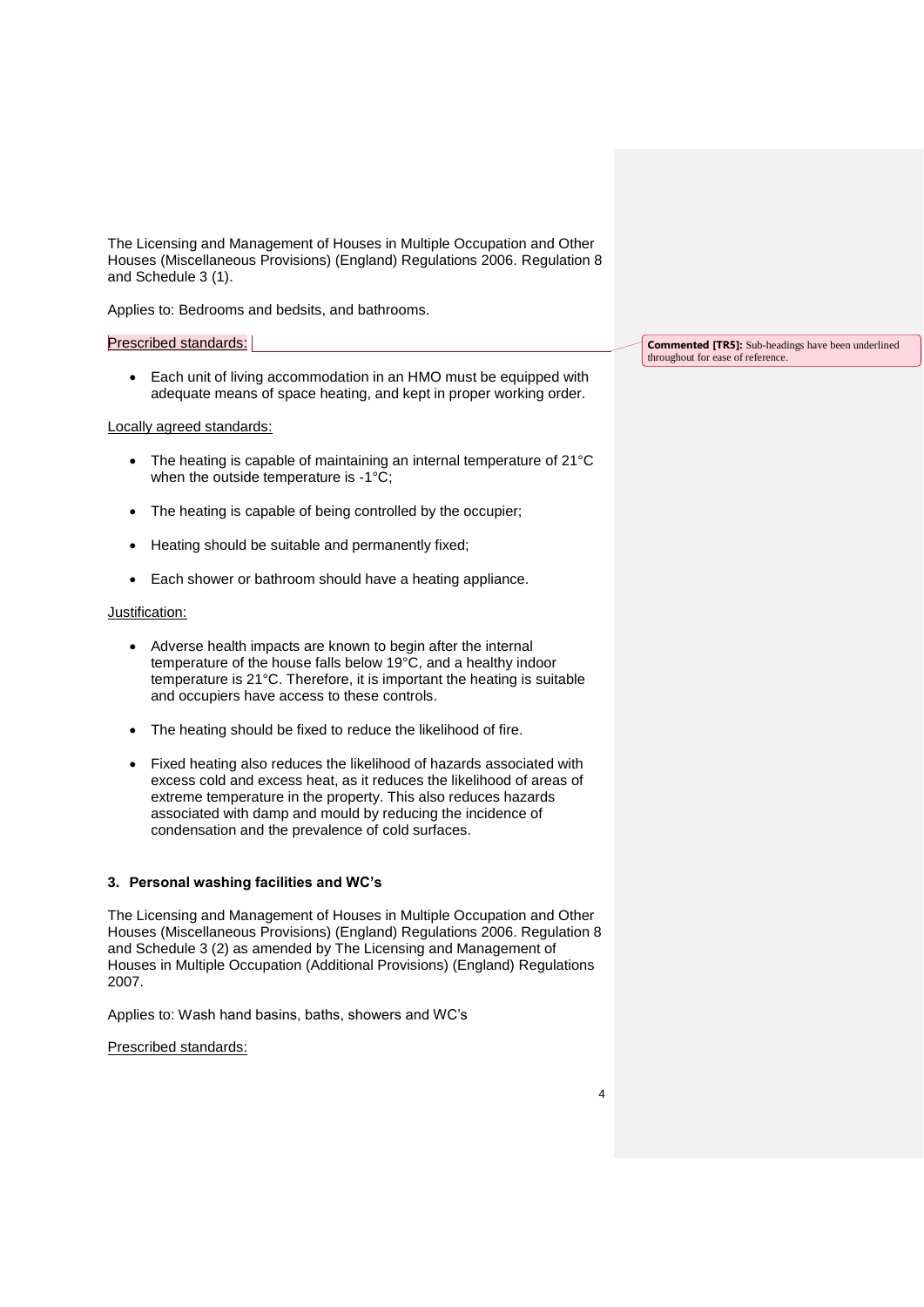- Where there are four or fewer occupiers sharing those facilities there must be at least one bathroom with a fixed bath or shower and a toilet (which may be situated in the bathroom);
- Where there are five or more occupiers sharing those facilities there must be:
	- One separate toilet with wash hand basin with appropriate splash back for every five sharing occupiers, and;
	- At least one bathroom (which may contain a toilet) with a fixed bath or shower for every five sharing occupiers.
- Where there are five or more occupiers of an HMO, every unit of living accommodation must contain a wash hand basin with appropriate splash back;
- Where all or some of the units of living accommodation in an HMO do not contain bathing and toilet facilities for the exclusive use of each individual household, there must be an adequate number of bathrooms, toilets and wash-hand basins suitable for personal washing for the number of persons sharing those facilities; and where reasonably practicable there must be a wash hand basin with appropriate splash back in each unit, having regard to the age and character of the HMO, the size and layout of each flat and its existing provision for wash-hand basins, toilets and bathrooms;
- All baths, showers and wash hand basins in an HMO must be equipped with taps providing an adequate supply of cold and constant hot water;
- All bathrooms in an HMO must be suitably and adequately heated and ventilated;
- All bathrooms and toilets in an HMO must be of an adequate size and layout;
- All baths, showers, toilets and wash hand basins in an HMO must be fit for the purpose;
- All bathrooms and toilets in an HMO must be suitably located in or in relation to the living accommodation in the HMO.

#### Locally adopted standards:

• Bathrooms should not be more than two-storeys away from any bedroom and should be accessible from communal areas;

**Commented [TR6]:** This section has been removed and amended in line with The Licensing and Management of Houses in Multiple Occupation (Additional Provisions) (England) Regulations 2007 ('The 2007 Regulations').

**Commented [TR7]:** This has been inserted and replaces the above in line with The 2007 Regulations.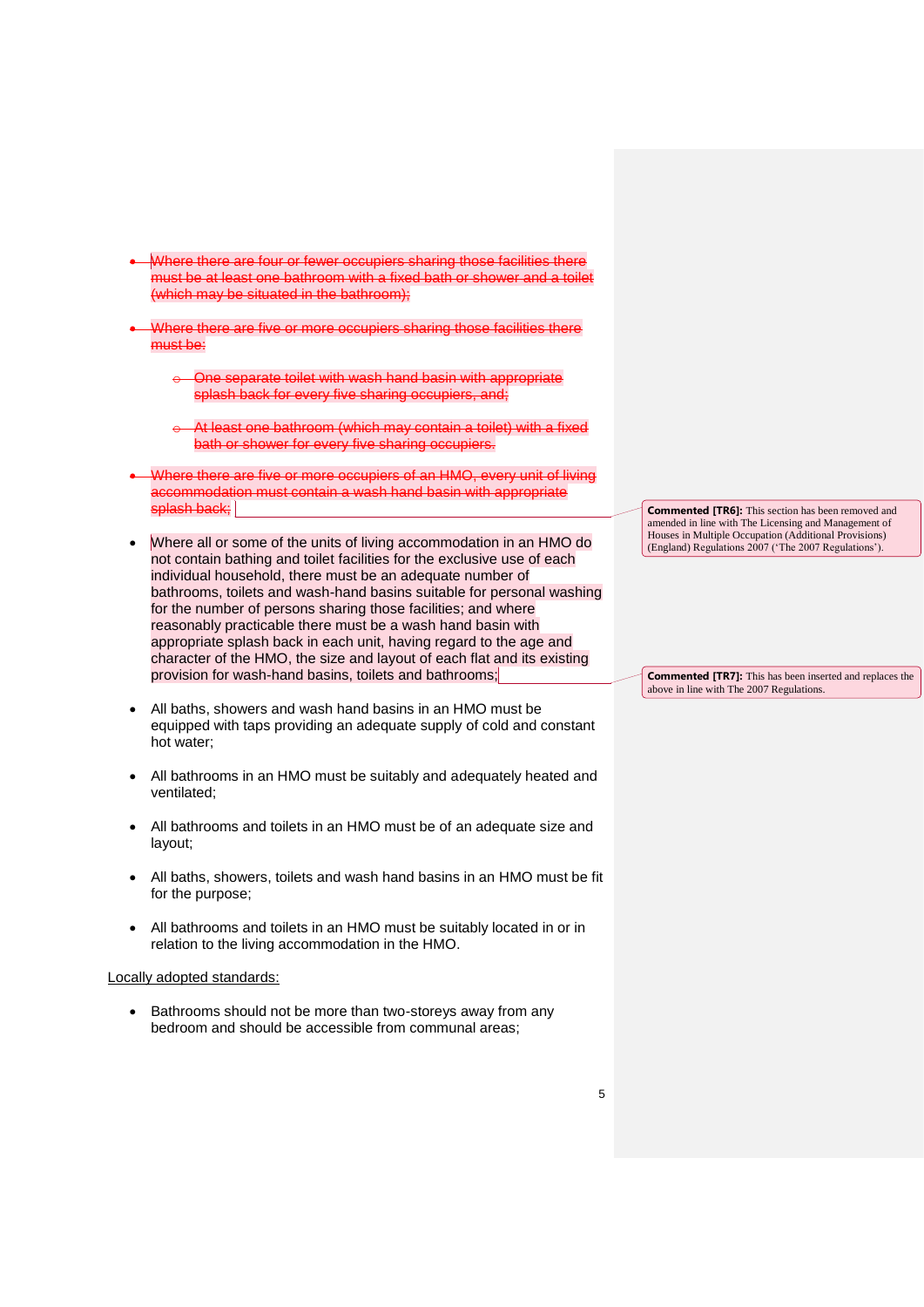- Bathrooms must have mechanical ventilation to the outside air in addition to any window(s);
- Ventilation should not be obstructed;
- Bathrooms and toilets must have a layout satisfactory to the Council;
- Bathrooms must have a sufficient fixed heating source.

# Reference table for prescribed standards: Locally adopted standards table:

| <b>Number of occupiers</b>    | Number of bathrooms and WCs required                                                                                                                              |                                                                                                                                                                                                          |
|-------------------------------|-------------------------------------------------------------------------------------------------------------------------------------------------------------------|----------------------------------------------------------------------------------------------------------------------------------------------------------------------------------------------------------|
| sharing facilities<br>$1 - 4$ | 1 x bathroom containing a fixed bath/shower<br>1 X WC (this WC may be contained in the<br>bathroom, or in a separate compartment with its<br>own wash hand basin) | <b>Commented [TR9]:</b> This has been added into the 2022<br>standards for clarification, as a query arose in respect of<br>whether en suites counted towards the total number of<br>bathrooms required. |
| 5                             | 1 x bathroom containing a fixed bath/shower<br>1 x WC in a room containing a wash hand basin<br>(this WC may be contained in a second bathroom)                   |                                                                                                                                                                                                          |
|                               | Or, 2 complete bathrooms are accepted.                                                                                                                            | <b>Commented [TR10]:</b> A further query arose in respect of<br>the number of bathrooms required for the number of                                                                                       |
| $6 - 10$                      | 2 x bathrooms containing fixed baths/showers<br>2 x WCs in rooms containing wash hand basins<br>(one of the WCs may be contained within the<br>bathrooms)         | occupiers. Therefore, this amendment has been added to the<br>table for clarity.                                                                                                                         |
|                               | Or, 3 complete bathrooms are accepted.                                                                                                                            | <b>Commented [TR11]:</b> As above.                                                                                                                                                                       |
| $11 - 15$                     | 3 x bathrooms containing fixed baths/showers<br>3 x WCs in rooms containing wash hand basins<br>(two of these WCs may be contained within the<br>bathrooms)       |                                                                                                                                                                                                          |
|                               | Or, 4 complete bathrooms are accepted.                                                                                                                            | <b>Commented [TR12]:</b> As above.                                                                                                                                                                       |
| $16 +$                        | 4 x bathrooms containing fixed baths/showers<br>4 x WCs in rooms containing wash hand basins<br>(three of these WCs may be contained within the<br>bathrooms)     | <b>Commented [TR13]:</b> This has been amended for clarity.                                                                                                                                              |
|                               | Or, 5 complete bathrooms are accepted.                                                                                                                            | <b>Commented [TR14]:</b> As above.                                                                                                                                                                       |
|                               |                                                                                                                                                                   |                                                                                                                                                                                                          |

If reasonably practicable, wash hand basins are to be provided in each individual unit of accommodation. It is up to the landlord to demonstrate it is not reasonably practicable in every room, and the Council will assess this based on ease of installation and cost. As an alternative, a wash hand basin **Commented [TR8]:** This title has been changed so the table

reflects our locally adopted standards.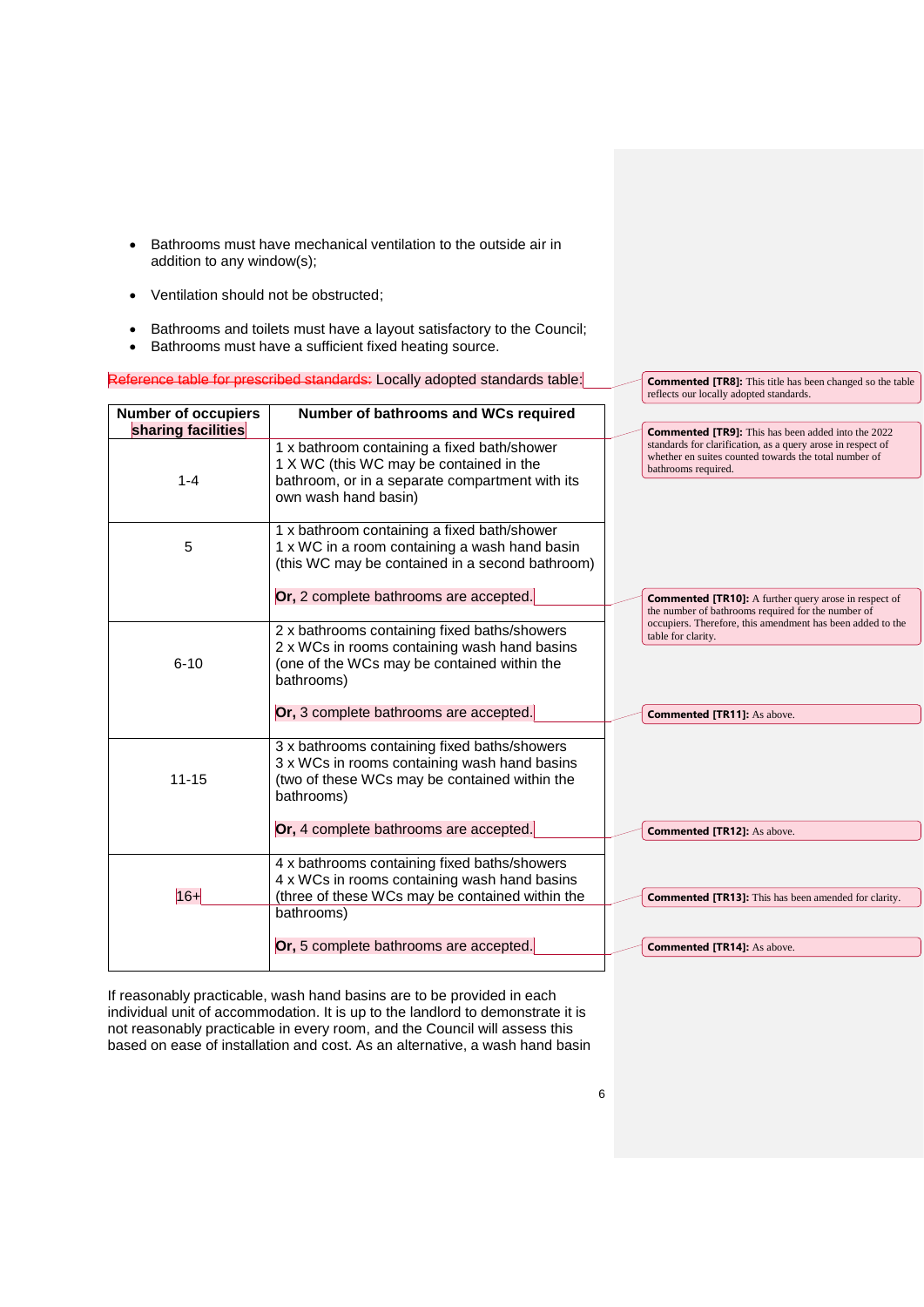should be provided within each shared bathroom and compartment containing a toilet.

All rooms containing a toilet must also contain a wash hand basin.

#### Justification:

- A sufficient number of amenities reduces the number of hazards associated with sanitary and personal hygiene.
- Ventilation extracts and reduces moisture-laden air contributing to damp and mould.
- Excess cold is reduced by ensuring bathrooms are sufficiently heated.
- An appropriate bathroom layout reduces hazards associated with the position and operability of amenities etc.

#### <span id="page-6-0"></span>**4. Facilities for the storage, preparation and cooking of food (shared facilities)**

The Licensing and Management of Houses in Multiple Occupation and Other Houses (Miscellaneous Provisions) (England) Regulations 2006. Regulation 8 and Schedule 3 (3) (as amended).

Applies to: Shared kitchens

#### Prescribed standards:

Where all or some of the units of accommodation within the HMO do not contain any facilities for the cooking of food:

- There must be a kitchen, suitably located in relation to the living accommodation, and of such layout and size and equipped with such facilities so as to adequately enable those sharing the facilities to store, prepare and cook food.
- The kitchen must be equipped with the following equipment, which must be fit for the purpose and supplied in a sufficient quantity for the number of those sharing the facilities:
	- o Sinks with draining boards;
	- o An adequate supply of cold and constant hot water to each sink supplied;
	- o Installations or equipment for the cooking of food;
	- o Sufficient number of electrical sockets;
	- o Worktops for the preparation of food;
	- o Cupboards for the storage of food or kitchen and cooking utensils;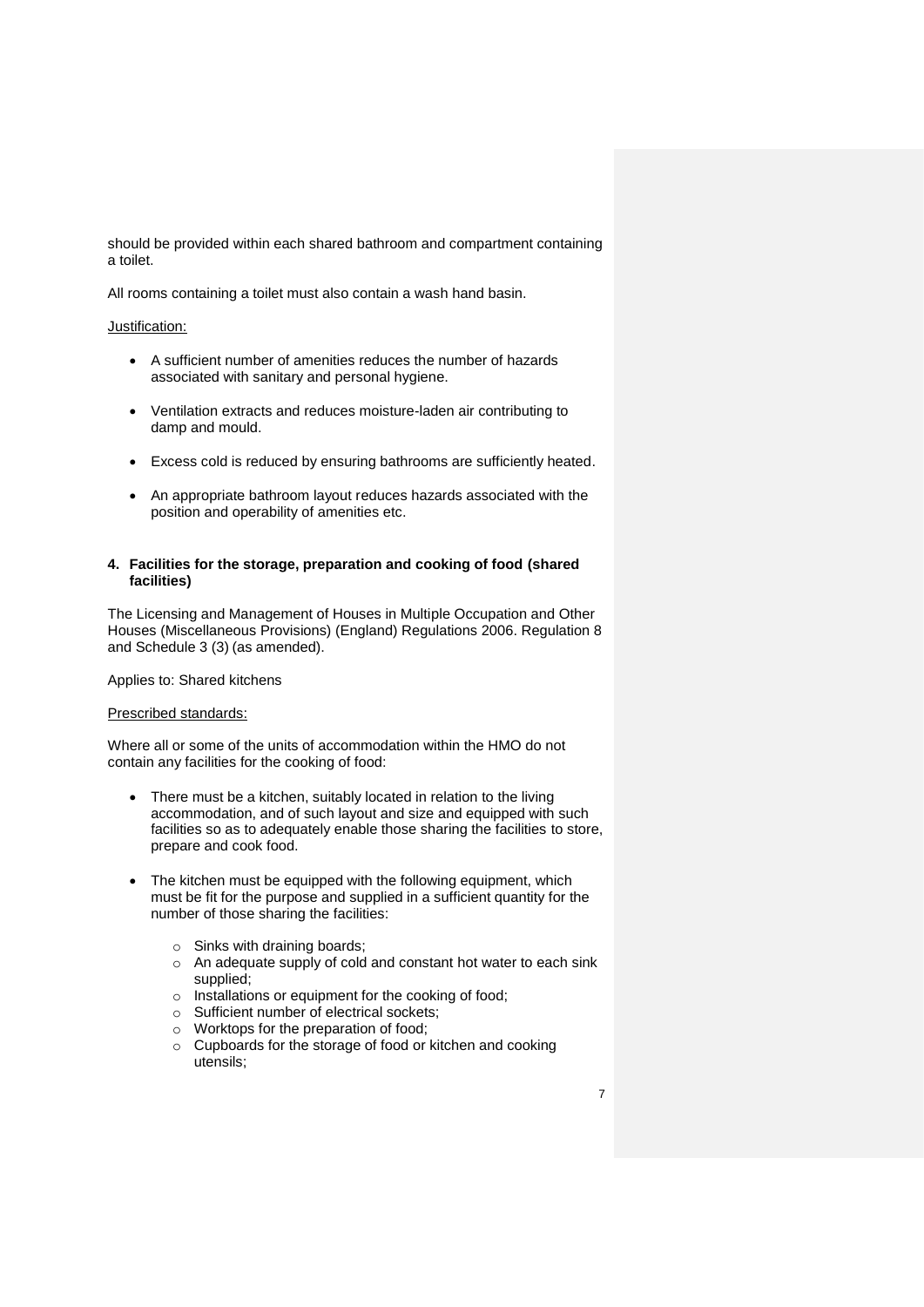- o Refrigerators with an adequate freezer compartment (or, where the freezer compartment is not adequate, adequate separate freezers);
- o Appropriate refuse disposal facilities;
- o Appropriate extractor fans, fire blankets and fire doors.

# Locally adopted standards:

|                       |                 | <b>Shared Kitchen Facilities</b>                                                                                                                   |                                                                                                                                                                                                                                                         |
|-----------------------|-----------------|----------------------------------------------------------------------------------------------------------------------------------------------------|---------------------------------------------------------------------------------------------------------------------------------------------------------------------------------------------------------------------------------------------------------|
|                       | 1-5 occupants   | 1 x oven with grill<br>1 x 4 ring hob<br>1 x microwave                                                                                             |                                                                                                                                                                                                                                                         |
|                       | 6-10 occupants  | 2 x ovens with grills<br>2 x 4 ring hob<br>1 x microwave                                                                                           |                                                                                                                                                                                                                                                         |
| Cooking<br>appliances | 11-15 occupants | 3 x ovens with grills<br>$3 \times 4$ ring hob<br>1 x microwave or,<br>2 x ovens with grills,<br>3 x 4 ring hob and,<br>2 x microwaves with grills |                                                                                                                                                                                                                                                         |
|                       | 16+ occupants   | 4 x ovens with grills<br>4 x 4 ring hob<br>2 x microwave or,<br>3 x ovens with grills,<br>4 x 4 ring hob                                           | <b>Commented [TR15]:</b> This has been amended for clarity.                                                                                                                                                                                             |
|                       | 1-5 occupants   | 3 x microwaves with grills<br>1 x sink with drainer and tiled<br>splashback, with constant hot and cold<br>water                                   |                                                                                                                                                                                                                                                         |
| Sinks and             | 6-10 occupants  | 2 x sinks with drainers and tiled<br>splashback, with constant hot and cold<br>water or,<br>1 x sink and,                                          |                                                                                                                                                                                                                                                         |
| drainers              |                 | 1 x dishwasher                                                                                                                                     | <b>Commented [TR16]:</b> A query arose in regards to the<br>number of sinks and dishwashers, as it was not appropriate to<br>install additional sinks. Therefore, the standards have been<br>updated in this table to give applicants more flexibility. |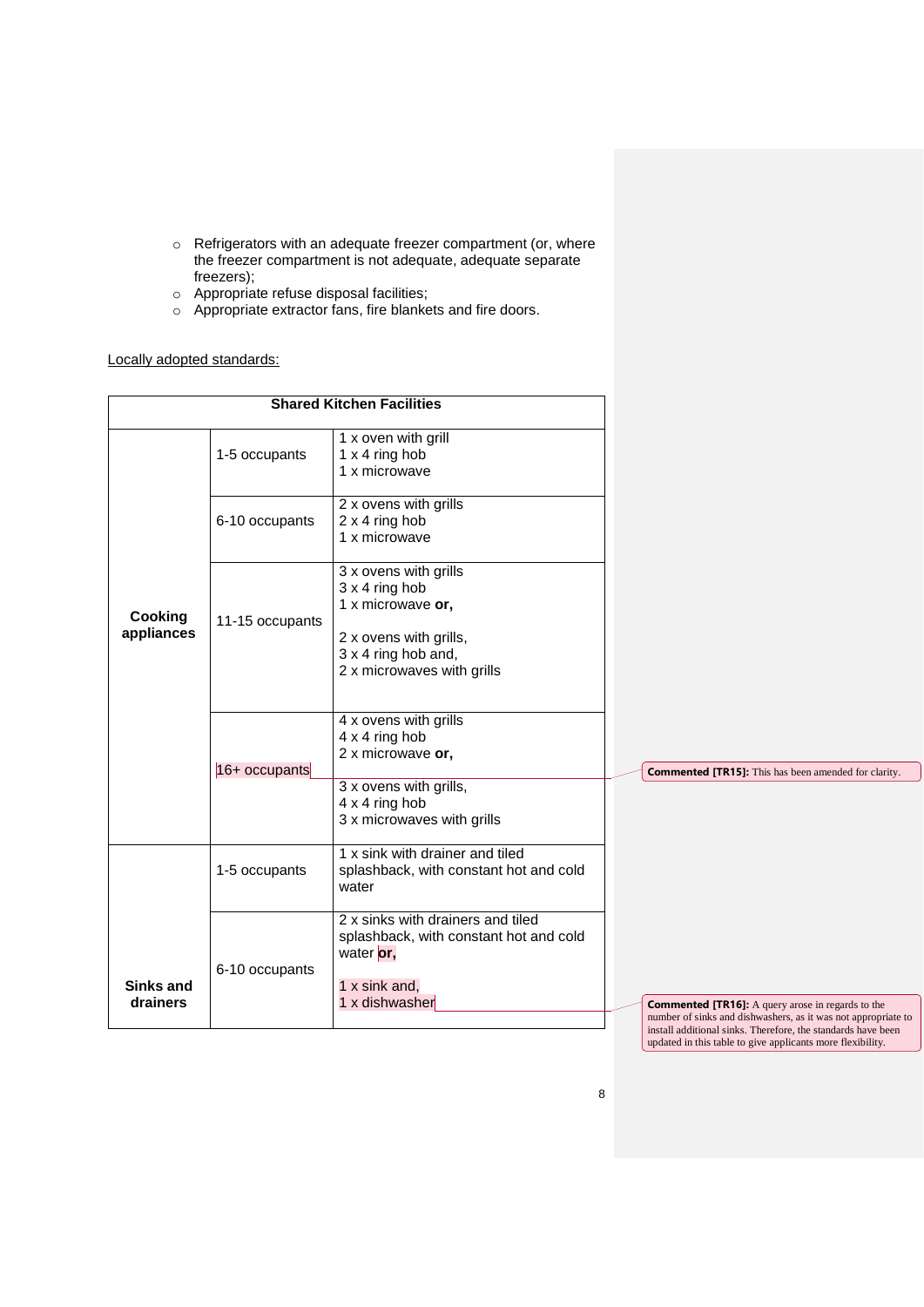| <b>Shared Kitchen Facilities</b> |                                                                                                                                |                                                                                                                                                                                        |                                                             |
|----------------------------------|--------------------------------------------------------------------------------------------------------------------------------|----------------------------------------------------------------------------------------------------------------------------------------------------------------------------------------|-------------------------------------------------------------|
|                                  | 11-15 occupants                                                                                                                | 3 x sinks with drainer and tiled<br>splashback, with constant hot and cold<br>water or,<br>2 x sinks and,<br>1 x dishwasher                                                            | <b>Commented [TR17]:</b> As above.                          |
|                                  | $16+$ occupants                                                                                                                | 4 x sinks with drainers and tiled<br>splashback, with constant hot and cold<br>water or,<br>3 x sinks and,                                                                             | <b>Commented [TR18]:</b> This has been amended for clarity. |
|                                  |                                                                                                                                | 1 x dishwasher                                                                                                                                                                         | <b>Commented [TR19]:</b> As above.                          |
|                                  | 1-5 occupants                                                                                                                  | 1 x 150L refrigerator and,<br>1 x 150L freezer or,<br>1 x combined fridge-freezer                                                                                                      |                                                             |
| Fridge<br>freezers               | 6-10 occupants                                                                                                                 | 2 x 150L refrigerators and,<br>2 x 150L freezers or,<br>2 x combined fridge-freezers                                                                                                   |                                                             |
|                                  | 11-15 occupants                                                                                                                | 3 x 150L refrigerators and,<br>3 x 150L freezers or,<br>3 x combined fridge-freezers                                                                                                   |                                                             |
|                                  | 16+ occupants                                                                                                                  | 4 x 150L refrigerators and,<br>4 x 150L freezers or,<br>4 x combined fridge-freezers                                                                                                   | <b>Commented [TR20]:</b> This has been amended for clarity. |
|                                  | Ovens should not be located under windows or next to<br>doors or thoroughfares.                                                |                                                                                                                                                                                        |                                                             |
| Layout                           | No living accommodation should be more than two-storeys<br>away from the shared kitchen.                                       |                                                                                                                                                                                        |                                                             |
| <b>Worktops</b>                  | Fixed worktops with a smooth impervious surface for food<br>preparation, minimum size 500mm x 2000mm per every 5<br>occupiers. |                                                                                                                                                                                        |                                                             |
| <b>Electrical</b><br>sockets     | occupant.                                                                                                                      | There should be an adequate number of electrical sockets<br>to allow for every main appliance (e.g. oven, fridge/freezer,<br>microwave, washing machine etc.), plus 1 socket for every |                                                             |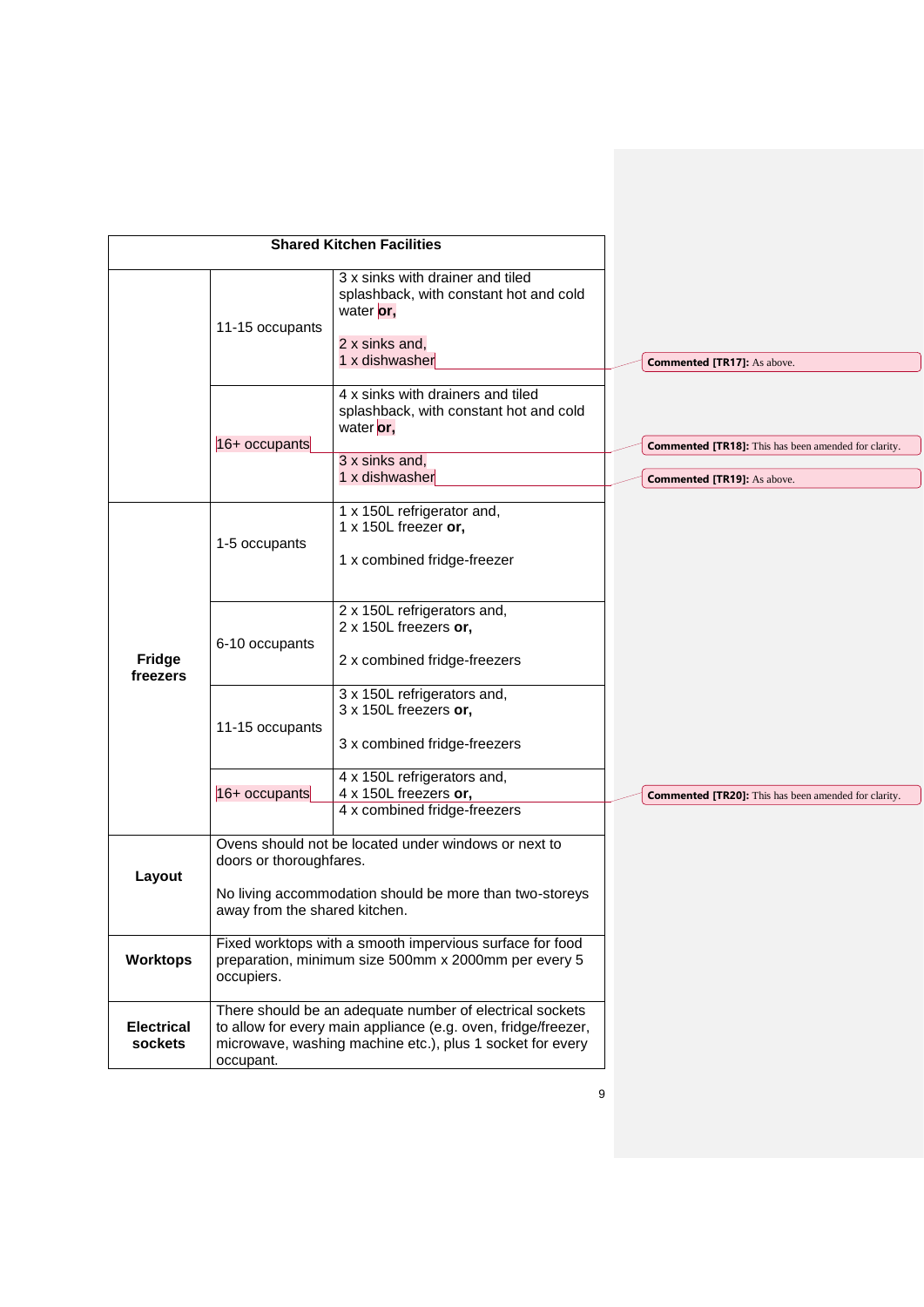| <b>Shared Kitchen Facilities</b>                                   |  |  |
|--------------------------------------------------------------------|--|--|
|                                                                    |  |  |
|                                                                    |  |  |
| Each occupant should have access to a double food                  |  |  |
| storage cupboard (minimum capacity 0.16m <sup>3</sup> ) and drawer |  |  |
| space.                                                             |  |  |
|                                                                    |  |  |
| Each kitchen should have a mechanical extractor fan in             |  |  |
| addition to an openable window.                                    |  |  |
| Waste storage facilities must comply with the requirements         |  |  |
| below.                                                             |  |  |
|                                                                    |  |  |
| Each kitchen must be provided with 1 fire blanket.                 |  |  |
|                                                                    |  |  |
| Kitchens should have fire doors with 30/60 minute fire             |  |  |
| resistance.                                                        |  |  |
|                                                                    |  |  |

If hostels provide all main meals, the kitchen facilities are to be provided for every 10 occupants and the ovens can be replaced with microwaves.

#### <span id="page-9-0"></span>**5. Facilities for the storage, preparation and cooking of food (individual use facilities)**

The Licensing and Management of Houses in Multiple Occupation and Other Houses (Miscellaneous Provisions) (England) Regulations 2006. Regulation 8 and Schedule 3 (4) as amended by The Licensing and Management of Houses in Multiple Occupation (Additional Provisions) (England) Regulations 2007.

Applies to: Individual use kitchens

#### Prescribed standards:

- Where a unit of living accommodation contains kitchen facilities for the exclusive use of the individual household, and there are no other kitchen facilities available for that household, that unit must be provided with:
	- o Adequate appliances and equipment for the cooking of food;
	- $\circ$  A sink with an adequate supply of cold and constant hot water;
	- o A work top for the preparation of food;
	- o Sufficient electrical sockets;
	- o A cupboard for the storage of kitchen utensils and crockery;
	- o A refrigerator.
- The standards referred to shall not apply in relation to a unit of accommodation where: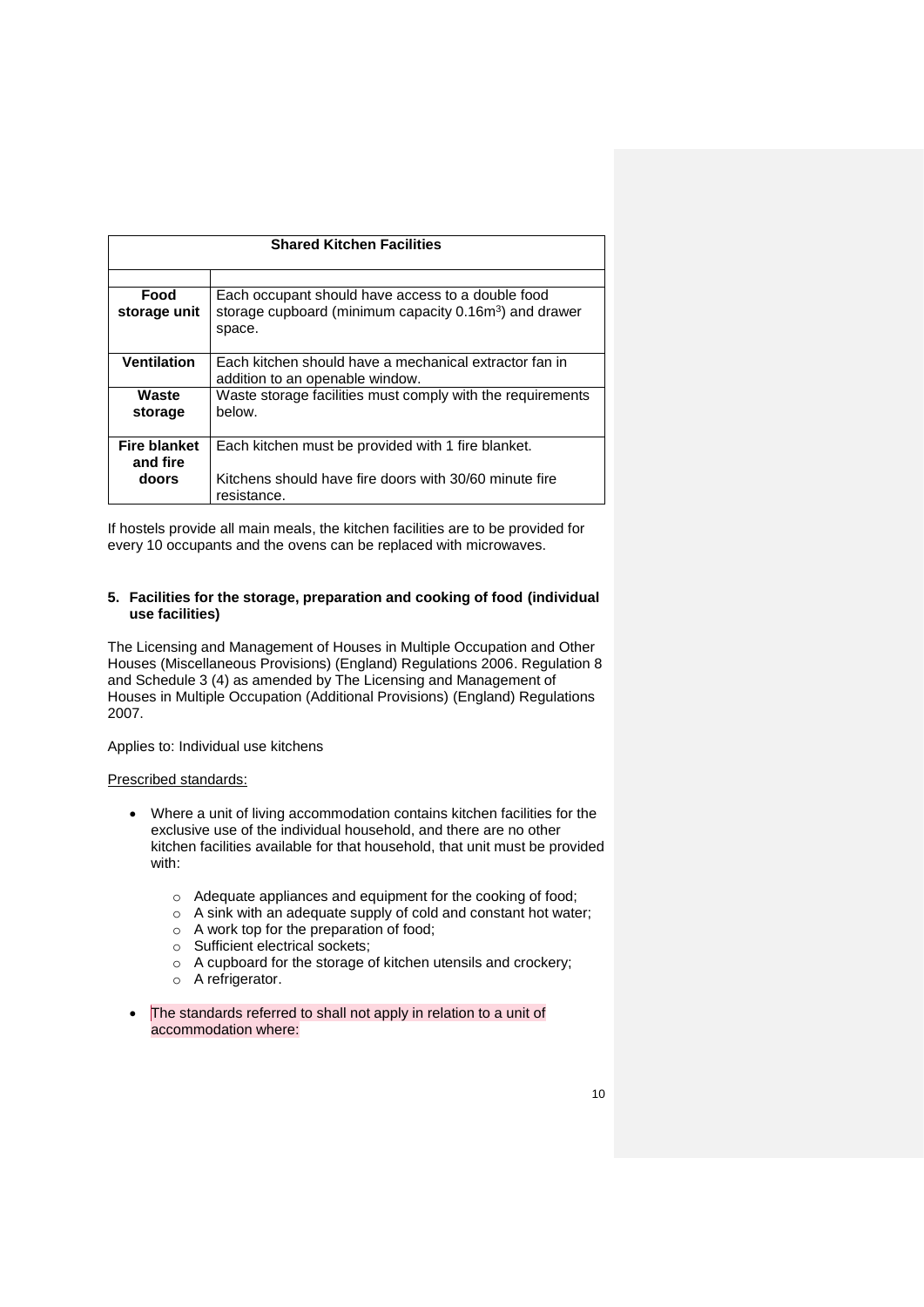- o The landlord is not contractually bound to provide such appliances or equipment;
- o The occupier of the unit of accommodation is entitled to remove such appliances or equipment from the HMO; or
- o The appliances or equipment are otherwise outside the control of the landlord.

Locally adopted standards:

| <b>Individual Kitchen Facilities</b> |                                                                                                                                                                                                     |                                                                                |  |
|--------------------------------------|-----------------------------------------------------------------------------------------------------------------------------------------------------------------------------------------------------|--------------------------------------------------------------------------------|--|
| Cooking                              | 1 person bedsit                                                                                                                                                                                     | 1 x oven and grill<br>$1 \times 2$ ring hob                                    |  |
| appliances                           | 2 person bedsit                                                                                                                                                                                     | 1 x oven and grill<br>$1 \times 4$ ring hob                                    |  |
| Sinks and                            | 1 person bedsit                                                                                                                                                                                     | 1 x sink with drainer and tiled splashback<br>with constant hot and cold water |  |
| drainers                             | 2 person bedsit                                                                                                                                                                                     | 1 x sink with drainer and tiled splashback<br>with constant hot and cold water |  |
| <b>Fridge</b>                        | 1 person bedsit                                                                                                                                                                                     | 1 x 150L refrigerator with a freezer<br>compartment                            |  |
| freezers                             | 2 person bedsit                                                                                                                                                                                     | 1 x 150L refrigerator with a freezer<br>compartment                            |  |
| <b>Worktops</b>                      | Fixed worktops with a smooth impervious surface for food<br>preparation, minimum size 500mm x 1000mm.                                                                                               |                                                                                |  |
| <b>Electrical</b><br>sockets         | There should be an adequate number of electrical sockets to<br>allow for every main appliance (e.g. oven, fridge/freezer,<br>microwave, washing machine etc.), plus 1 socket for every<br>occupant. |                                                                                |  |
| Food<br>storage unit                 | Each occupant should have access to a double food storage<br>cupboard (minimum capacity 0.16m <sup>3</sup> ) and drawer space.                                                                      |                                                                                |  |

Justification:

 An appropriate layout ensures users can safely move around the area and prepare food sufficiently. Additionally, it reduces hazards associated with the position and operability of amenities etc.

**Commented [TR21]:** This section has been inserted into the Prescribed Standards section in line with the 2007 Regulations.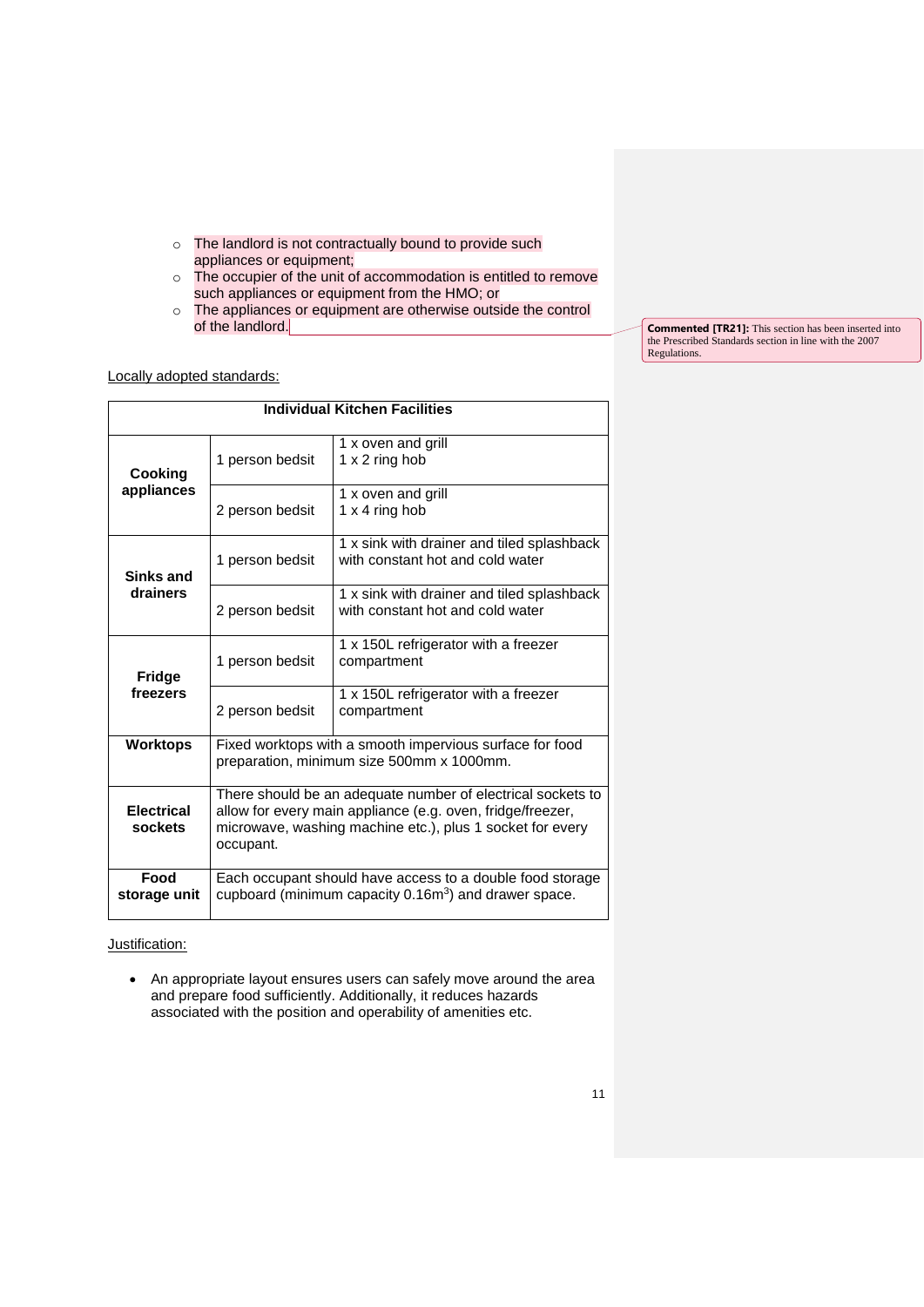- The sufficient location of appliances (ovens especially) reduces the incidence of hazards associated with fire, carbon monoxide, and flames and hot surfaces etc.
- An adequate number of appliances ensures users can prepare and cook food, and it also reduces the likelihood of food safety related hazards.
- A satisfactory number of electrical sockets reduces the likelihood of sockets being overloaded, reducing the likelihood of electrical hazards and fire.
- Waste storage facilities mitigate hazards relating to domestic hygiene, pests and refuse.

### <span id="page-11-0"></span>**6. Mandatory requirements in HMOs**

### <span id="page-11-1"></span>**6.1 Space standards**

The Licensing of Houses in Multiple Occupation (Mandatory Conditions of Licences) (England) Regulations 2018.

Applies to: Sleeping accommodation and shared kitchens

#### Prescribed standards:

- 6.51m<sup>2</sup> for one person over 10 years of age.
- 10.22m<sup>2</sup> for two persons over 10 years of age.
- 4.64m<sup>2</sup> for one child under the age of 10 years.
- Where any room in the HMO is used as sleeping accommodation by persons aged over 10 years only, it is not used as such by more than the maximum number of persons aged over 10 years specified in the licence;
- Where any room in the HMO is used as sleeping accommodation by persons aged under 10 years only, it is not used as such by more than the maximum number of persons aged under 10 years specified in the licence;
- Where any room in the HMO is used as sleeping accommodation by persons aged over 10 years and persons aged under 10 years, it is not used as such by more than the maximum number of persons aged over 10 years specified in the licence and the maximum number of persons aged under 10 years so specified;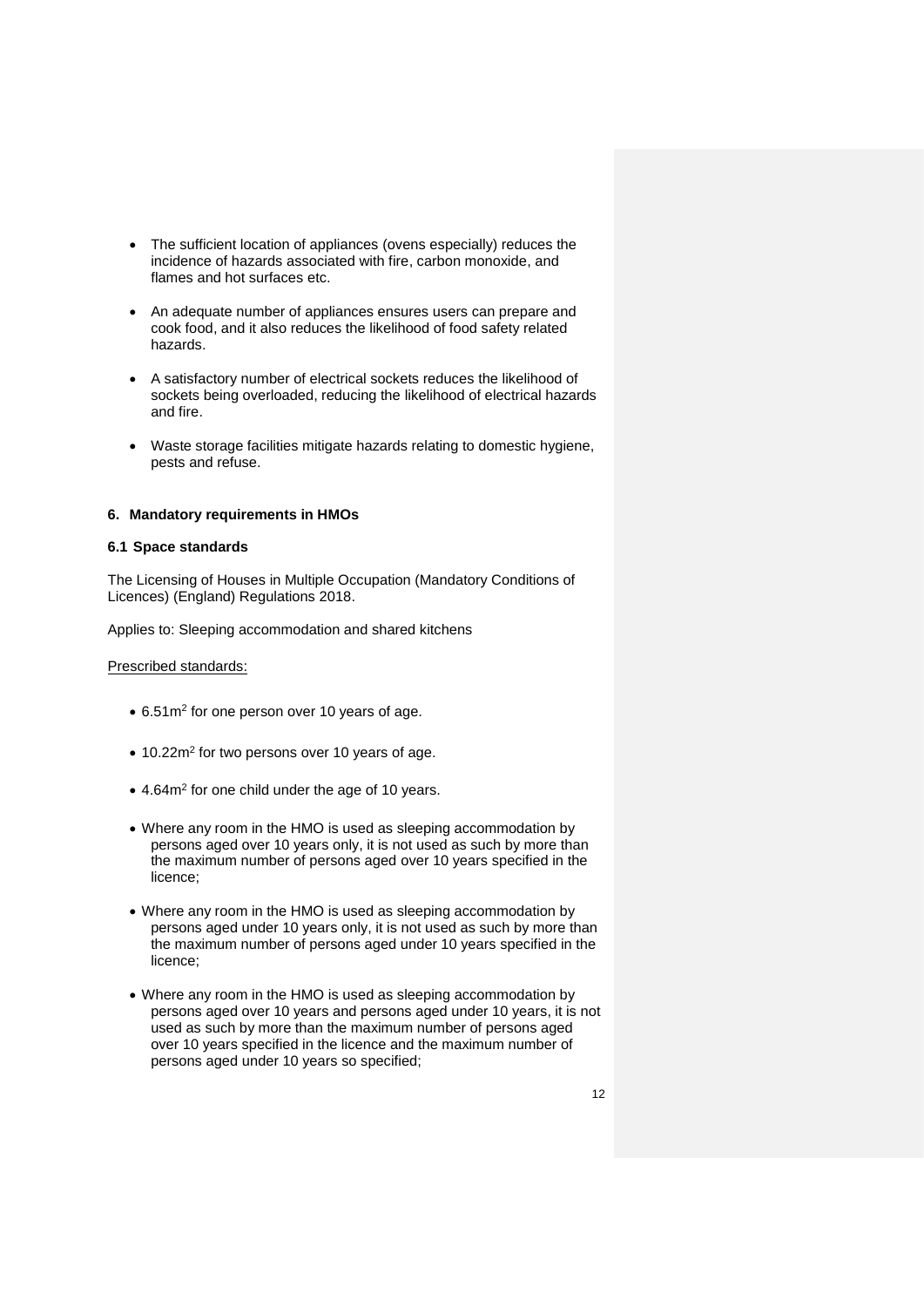- The licence holder must notify the local housing authority of any room in the HMO with a floor area of less than 4.64 square metres;
- Any room in the HMO with a floor area less than 4.64 square metres must not be used as sleeping accommodation;
- A reference to a number of persons using a room in an HMO as sleeping accommodation does not include a person doing so as a visitor of an occupier of the HMO.
- A room is used as sleeping accommodation if it is normally used as a bedroom, whether or not it is also used for other purposes;
- Any part of the floor area of a room in relation to which the height of the ceiling is less than 1.5 metres is not to be taken into account in determining the floor area of that room for the purposes of this paragraph;
- Space standards do not apply to an HMO which is managed by a charity registered under the Charities Act 2011 and which:
	- a) Is a night shelter, or
	- b) Consists of temporary accommodation for persons suffering or recovering from drug or alcohol abuse or a mental disorder.

**Shared house type HMO Type of room Number of occupiers Minimum size Bedroom shared house** 1 person over 10yrs  $\vert$  6.51m<sup>2</sup> 2 people over 10yrs  $10.22m^2$ 1 child under 10yrs  $\vert$  4.64m<sup>2</sup> **Shared kitchen** The kitchen must adequately fit the number of appliances/facilities required per occupant as stated above, there must also be room for occupants to sufficiently move around the kitchen to prepare food. Where practicable an area for dining should also be provided within the kitchen. **Shared living room (only required if there is insufficient space for dining in the kitchen)** 2m<sup>2</sup> per every occupant (up to 6 occupants) 1m<sup>2</sup> per every additional occupant (7 occupiers or more) *(e.g. 8 occupants would require 14m<sup>2</sup> living space)*

Locally adopted standards: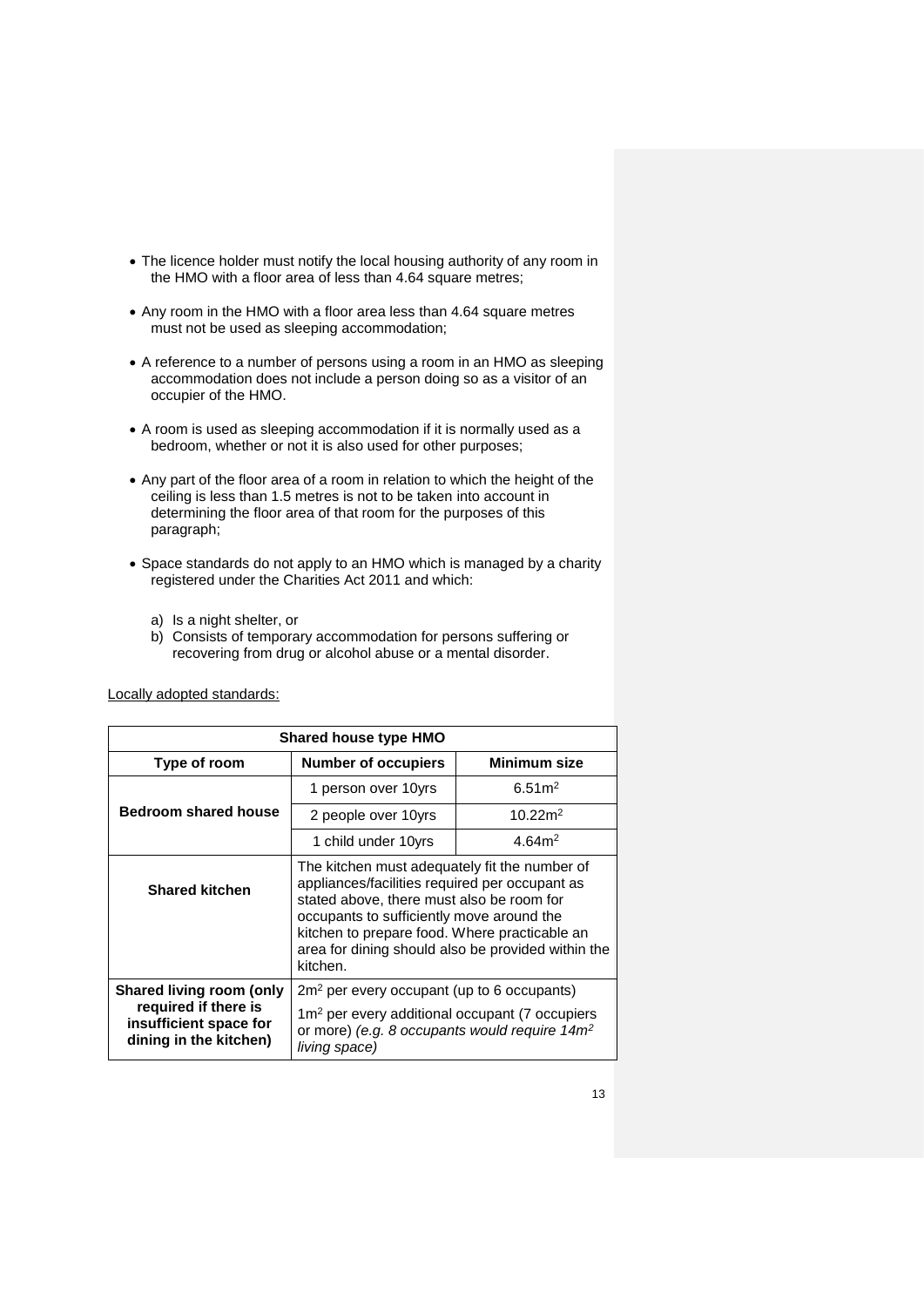| <b>Bedsit type HMOs</b>                                |                                                                                                                  |                  |  |
|--------------------------------------------------------|------------------------------------------------------------------------------------------------------------------|------------------|--|
| Type of room                                           | <b>Number of occupiers</b>                                                                                       | Minimum size     |  |
| <b>Bedsit and living room</b><br>with separate kitchen | 1 person                                                                                                         | 9m <sup>2</sup>  |  |
|                                                        | 2 people                                                                                                         | 14m <sup>2</sup> |  |
| Separate kitchen                                       | The kitchen must adequately fit the number of<br>appliances/facilities required per occupant as<br>stated above. |                  |  |
| <b>Bedsit room with</b>                                | 1 person                                                                                                         | 14m <sup>2</sup> |  |
| kitchen and living space                               | 2 people                                                                                                         | 19 <sup>m²</sup> |  |

Separate bedroom sizes must comply with the minimum room sizes above for shared accommodation.

No more than one household shall occupy any room used for sleeping accommodation (please see the Housing Act 2004 for the definition of a household).

Please note, where showers are installed within bedrooms (excluding en suite bathrooms) an assessment will be made on a case by case basis to determine whether this arrangement utilises space from the minimum size of the sleeping accommodation required.

# Justification:

- A sufficient room size and layout encourages occupants to eat and store food in the kitchen and dining areas, reducing the likelihood of hazards relating to pest infestations in individual rooms.
- A sufficient layout and size also reduces the number of hazards associated with the position and operability of amenities etc., flames and hot surfaces, falls on the stairs, and falls between levels (as occupants are less likely to carry hot food through the house).
- Larger rooms allow for more space and privacy, and for the storage of clothes and other items. Additionally, more people are now working from home so may require additional space for office equipment.

# <span id="page-13-0"></span>**6.2 Waste Disposal**

The Licensing of Houses in Multiple Occupation (Mandatory Conditions of Licences) (England) Regulations 2018.

Applies to: Waste provisions

**Commented [TR22]:** This has been inserted into the 2022 Amenity Standards to clarify the Council's position on the sharing of rooms used for sleeping accommodation by one or more households.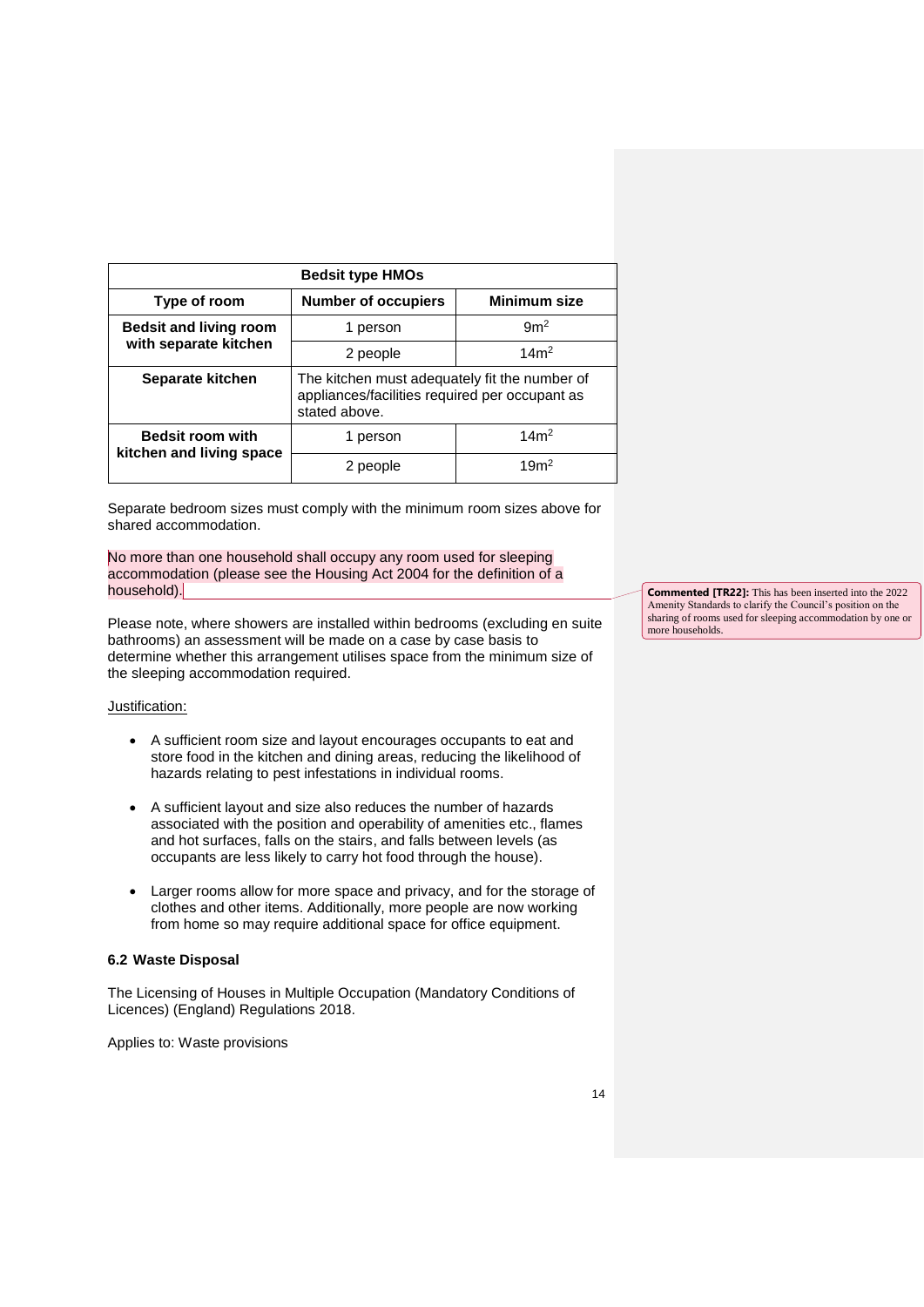#### Prescribed standards:

• The licence holder must comply with any scheme provided by the local housing authority to the licence holder and which relates to the storage and disposal of household waste at the HMO.

Locally adopted standards:

| Type      | <b>Specification</b>                                               |
|-----------|--------------------------------------------------------------------|
| Recycling | Indoor food caddy 1 x 7 litre per every 5 occupants                |
|           | Food recycling bin 1 x 23 litre per every 5 occupants              |
|           | Green or black recycling box 1 x 55 litre per every 5<br>occupants |
|           | Blue recycling box 1 x 55 litre per every 5 occupants              |
|           | Brown bag 1 x every 5 occupants                                    |
|           | Green bag 1 x every 5 occupants                                    |
| Refuse    | Wheeled bin or equivalent 1 x 240 litre per every 5<br>occupants   |

Please note: Adequate internal (*in a non-habitable room*) or external storage must be provided to ensure waste for recycling can be stored for 7 days, and waste for landfill/incineration, can be stored for up to 14 days.

An optional chargeable garden waste collection service is also available.

# Justification:

- Encourages recycling, which reduces the pollution caused by waste, and promotes sustainable consumption.
- Enables the disposal of waste to reduce the likelihood of hazards relating to domestic hygiene, pests and refuse.

# <span id="page-14-0"></span>**7. HMO management**

The Management of Houses in Multiple Occupation (England) Regulations 2006. For section 257 HMOs, similar duties are set out in the Licensing and Management of Houses in Multiple Occupation (Additional Provisions) (England) Regulations 2007.

Applies to: Managers of HMOs

Prescribed standards:

**Commented [TR23]:** This has been amended to ensure the policy is future proof in the event of any future cost changes to this service.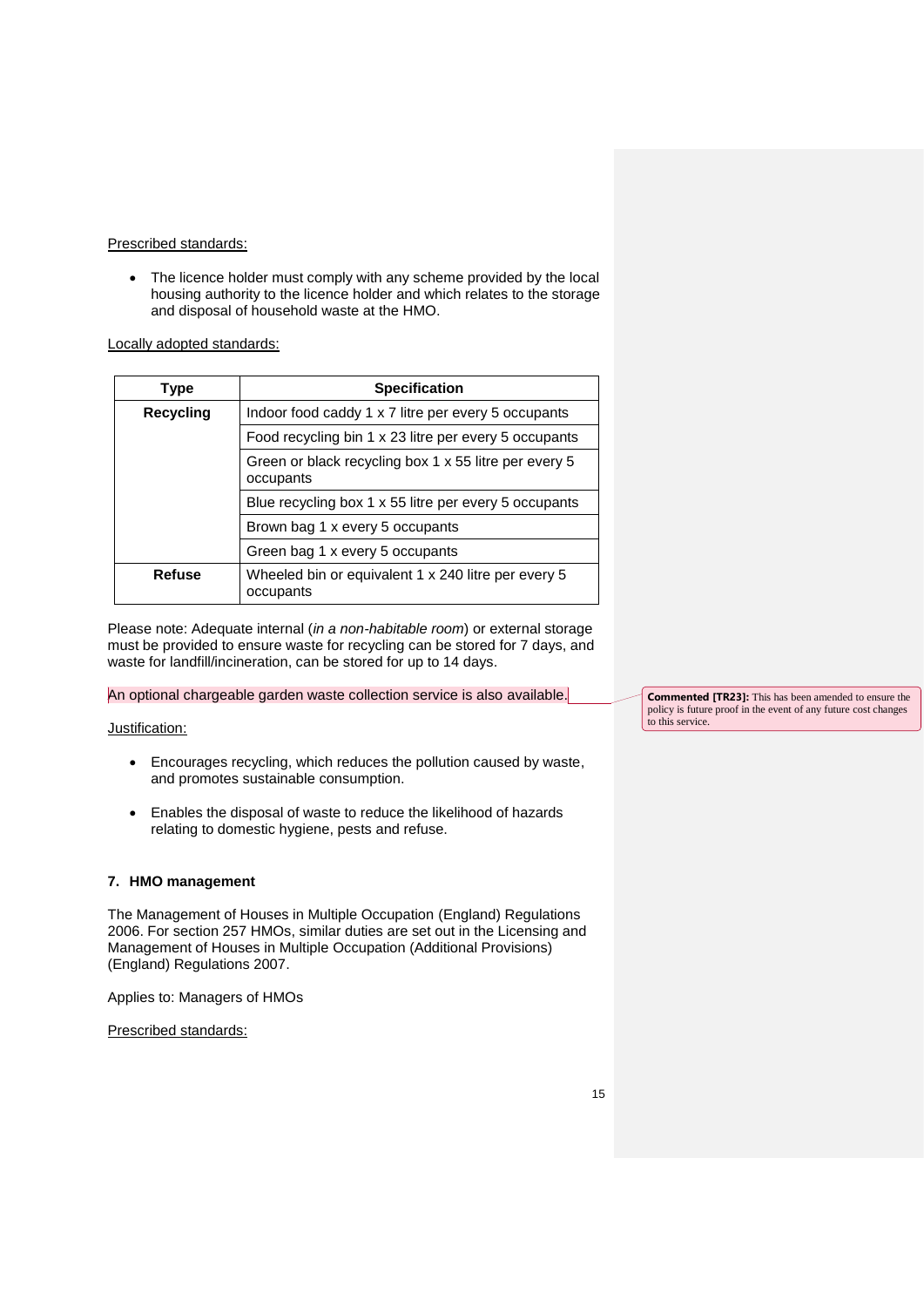#### <span id="page-15-0"></span>**7.1 Manager duties**

- Duty of manager to provide information to occupier.
	- o Name, address and any telephone contact numbers are made available to each household in the HMO;
	- o Such details are clearly displayed in a prominent position in the HMO.
- Duty of manager to take safety measures.
	- o All means of escape from fire are maintained and kept free from obstruction, and maintained in good order and repair;
	- o Firefighting equipment and fire alarms are kept in good repair;
	- o All fire escape notices are clearly visible to occupiers;
	- o All such measures must be taken to protect occupants from injury.
- Duty of the manager to maintain water supply and drainage.
	- o Water supply and drainage must be maintained in a good, clean and working condition;
	- o Any tank cistern or similar receptacle used for the storage of water used for drinking or other domestic purposes should be suitably covered, and maintained in a clean and working condition;
	- o Water fittings must be protected from frost damage;
	- o The water supply must not be interrupted at any time.
- Duty of manager to supply and maintain gas and electricity.
	- o Updated gas certificates to be provided to the council within 7 days of a request. Gas safety inspections must carried out by a recognised engineer;
	- o Periodic electrical inspections carried out to statutory requirements by a competent person every 5 years;
	- o Updated electrical safety certificates specifying the results of the test must be provided to the council within 7 days;
	- o The gas and electricity supply must not be interrupted at any time.
- Duty of the manager to maintain common parts, fixtures, fittings and appliances.
	- o All common parts must be maintained in a good decorative repair, in a safe and working condition and be kept clear from obstruction;
	- o Handrails and banisters are supplied and kept in good repair;
	- o Stair coverings are safely fixed and kept in good repair;
	- o All windows and ventilation is kept in good repair;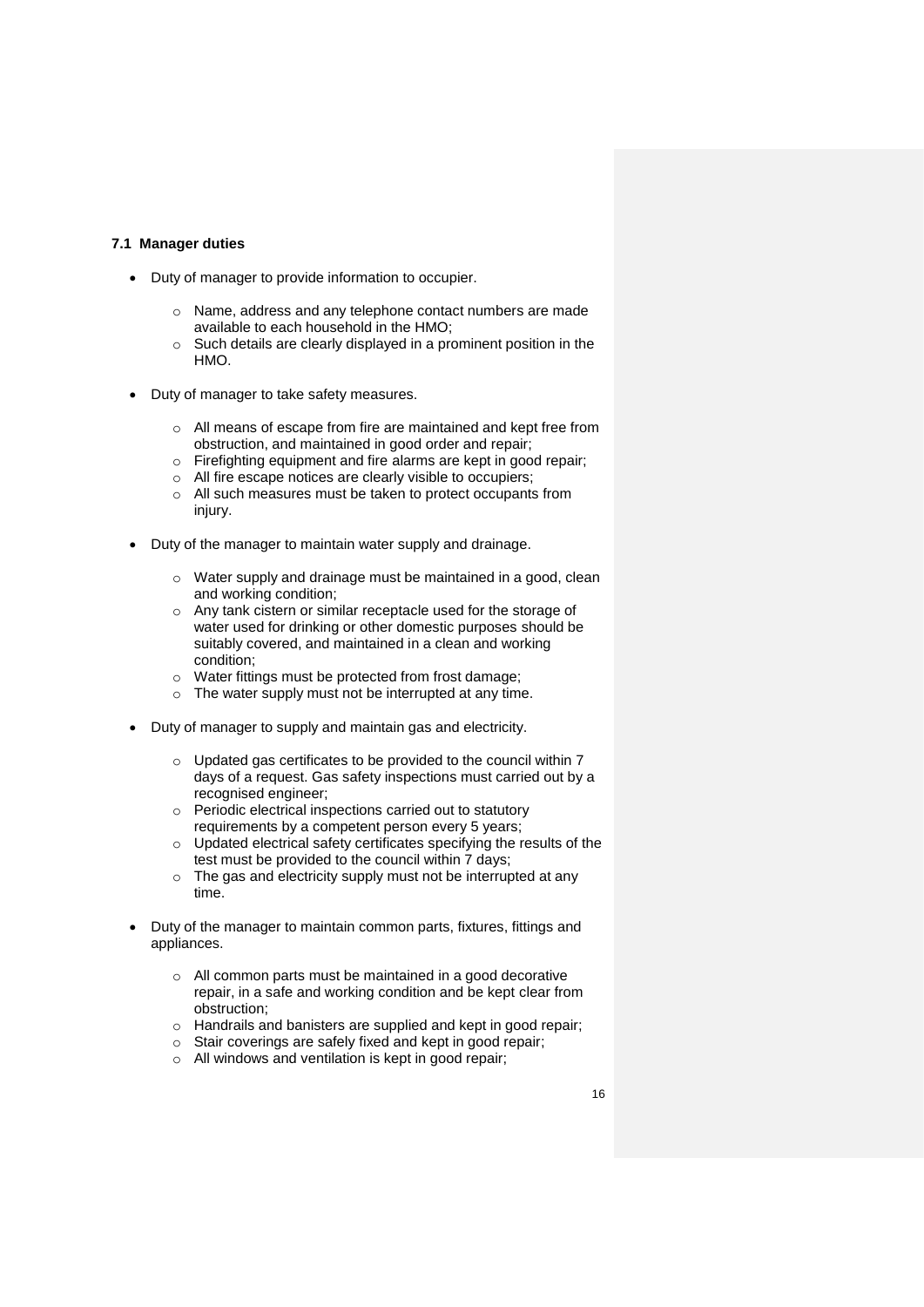- o Common parts must be fitted with adequate light fittings, fixtures and appliances, and kept in good repair and in working order;
- o Outbuildings, yards and forecourts must be maintained and in good condition and order;
- o Gardens are kept in a safe and tidy condition;
- o Boundary walls, fences and railings are kept in safe repair;
- o Any such part of the HMO not in use is kept clean and free from refuse and litter.
- Duty of the manager to maintain living accommodation.
	- o Living accommodation and furniture supplied are in a clean condition and kept in good repair;
	- o Internal structures are kept in good repair;
	- o Any fixtures, fittings or appliances are kept in good repair and working order;
	- o Every window and means of ventilation are kept in good repair.
- Waste storage facilities are provided.
	- o Sufficient bins or suitable receptacles are provided that are adequate for the requirements of each household;
	- o Waste disposal must be in accordance with the Council's policy.

Please note: The manager of the property must be fully conversant with the above legislation.

#### <span id="page-16-0"></span>**7.2 Tenant duties**

Every occupier of the HMO must:

- Conduct themselves in a way that does not hinder or frustrate the manager in the performance of his duties;
- Allow the manager, for any purpose connected with the carrying out of any duty imposed on him by these Regulations, at all reasonable times to enter any living accommodation or other place occupied by that person;
- Provide the manager, at his request, with any such information as he may reasonably require for the purpose of carrying out any such duty;
- Take reasonable care to avoid causing damage to anything which the manager is under a duty to supply, maintain or repair under these Regulations;
- Store and dispose of litter in accordance with the arrangements made by the manager; and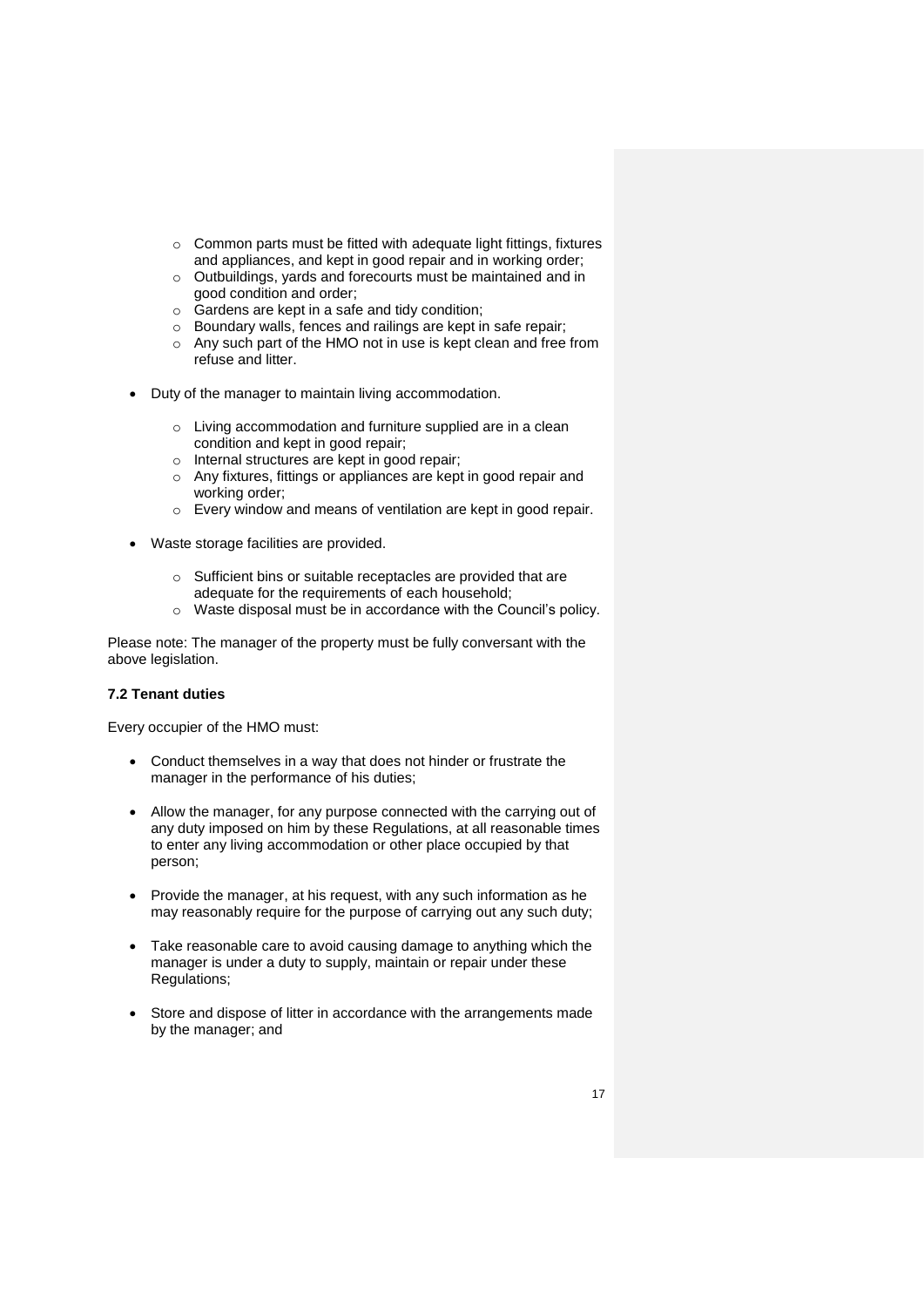Comply with the reasonable instructions of the manager in respect of any means of escape from fire, the prevention of fire and the use of fire equipment.

The manager of the HMO should advise tenants of their duties outlined above.

### <span id="page-17-0"></span>**8. Miscellaneous recommendations**

The following recommendations are not prescribed in statue or locally set. They are areas landlords are recommended to look at implementing for best practice, in order to improve the property for both themselves and their tenants. The miscellaneous recommendations will not routinely form a part of the licence conditions.

### <span id="page-17-1"></span>**8.1 Minimum bedroom sizes**

Whilst there are prescribed standards set by The Licensing of Houses in Multiple Occupation (Mandatory Conditions of Licences) (England) Regulations 2018, the Council recommends landlords work towards providing accommodation that fits the minimum room sizes set out below:

| <b>Shared house type HMO</b>                                      |                     |                    |  |
|-------------------------------------------------------------------|---------------------|--------------------|--|
| Type of room<br><b>Number of occupiers</b><br><b>Minimum size</b> |                     |                    |  |
|                                                                   | 1 person over 10yrs | 7.5 <sup>2</sup>   |  |
| <b>Bedroom shared house</b>                                       | 2 people over 10yrs | 11.5m <sup>2</sup> |  |
|                                                                   | 1 child under 10yrs | 6.0 <sup>m²</sup>  |  |

These room sizes have been developed in accordance with the minimum technical housing standards for affordable accommodation.

There is evidence to suggest there is an association between space and wellbeing, and thus it is proposed that landlords work towards these standards as best practice to promote positive tenant mental health and wellbeing.

# <span id="page-17-2"></span>**8.2 Energy efficiency**

Since 1<sup>st</sup> April 2018, there has been a legal requirement that all properties let on new tenancies (including renewals) must hold an EPC Band E. Moreover, this has been a requirement since 1 April 2020 on all privately rented properties (even where there has been no change in tenancy).

We recommend licence holders take reasonable steps in improving the energy efficiency of their properties, and work towards improving the EPC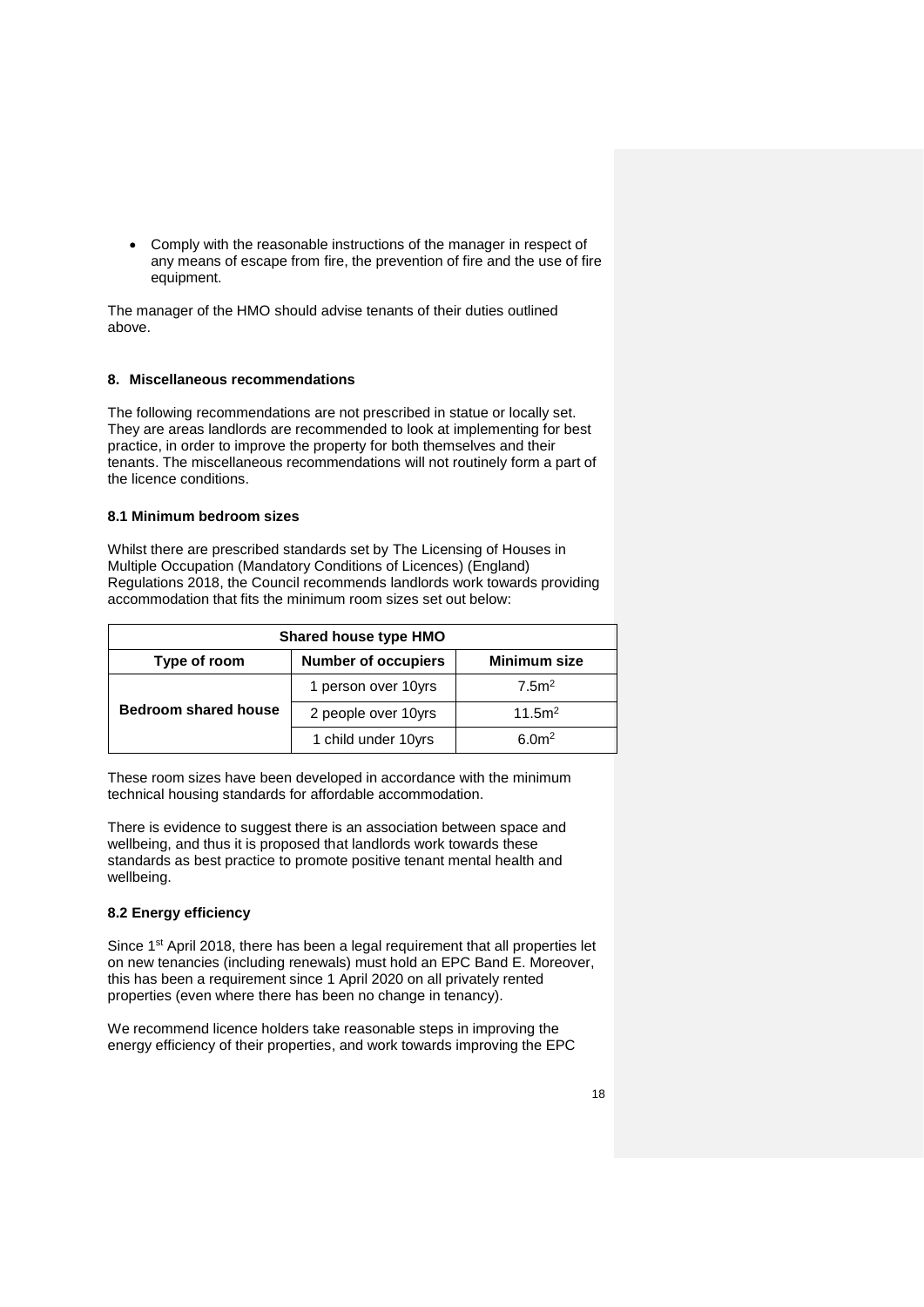towards Band C where practicable. This can be beneficial for both landlords and their tenants as:

- Properties cost less to heat, making them more attractive to potential tenants and cheaper for landlords who include bills as part of their tenancy agreement. Properties with an EPC Band C cost around £300 less per annum to heat than those at Band D, and around £740 less than Band E properties.
- The property is less likely to have deficiencies contributing towards Category 1 and 2 hazards under the HHSRS. For example, less condensation is likely to occur if the property can be kept warm, meaning a reduction in redecoration and maintenance costs.
- Property value can increase with a higher EPC Band by as much as 14%.
- Reduces fuel poverty, and ensures homes meet the Fuel Poverty (England) Regulations 2014 requirement of a Band C rating by 2030.

Additionally, in line with meeting the government target to bring all greenhouse gas emissions to net zero by 2050, sustainable measures should be encouraged (e.g. water saving initiatives, upgrading appliances, lagging of pipework, efficient fabrication of buildings, LED lighting replacements, recycling facilities etc.).

More information on the financial and environmental impacts of sustainable homes can be found in this report by the **Environment Agency**.

# <span id="page-18-0"></span>**8.3 Lead in drinking water**

Exposure to lead in drinking water is one of the 29 HHSRS hazards and can be harmful to health, especially for babies and young children. Therefore, it is recommended that the licence holder or manager checks the water pipes in the property to ensure that there are no lead pipes or fittings present. The licence holder or manager should use the table below created by South West Water to check for lead pipework. The best places to check are under the stairs, behind the kitchen cupboards and in basements.

If you come across lead piping this should be changed. In the short term, you should encourage tenants to run the tap for approximately two minutes every morning, or after periods when the property has been left vacant. To ensure water isn't wasted, this water could be collected and used for other purposes (e.g. water plants or washing cars).

| <b>Material</b> | Appearance                                                                        | <b>Suitable</b> |
|-----------------|-----------------------------------------------------------------------------------|-----------------|
| Lead            | Dull grey on the outside<br>Easily scratched to reveal shiny silver<br>underneath | N٥              |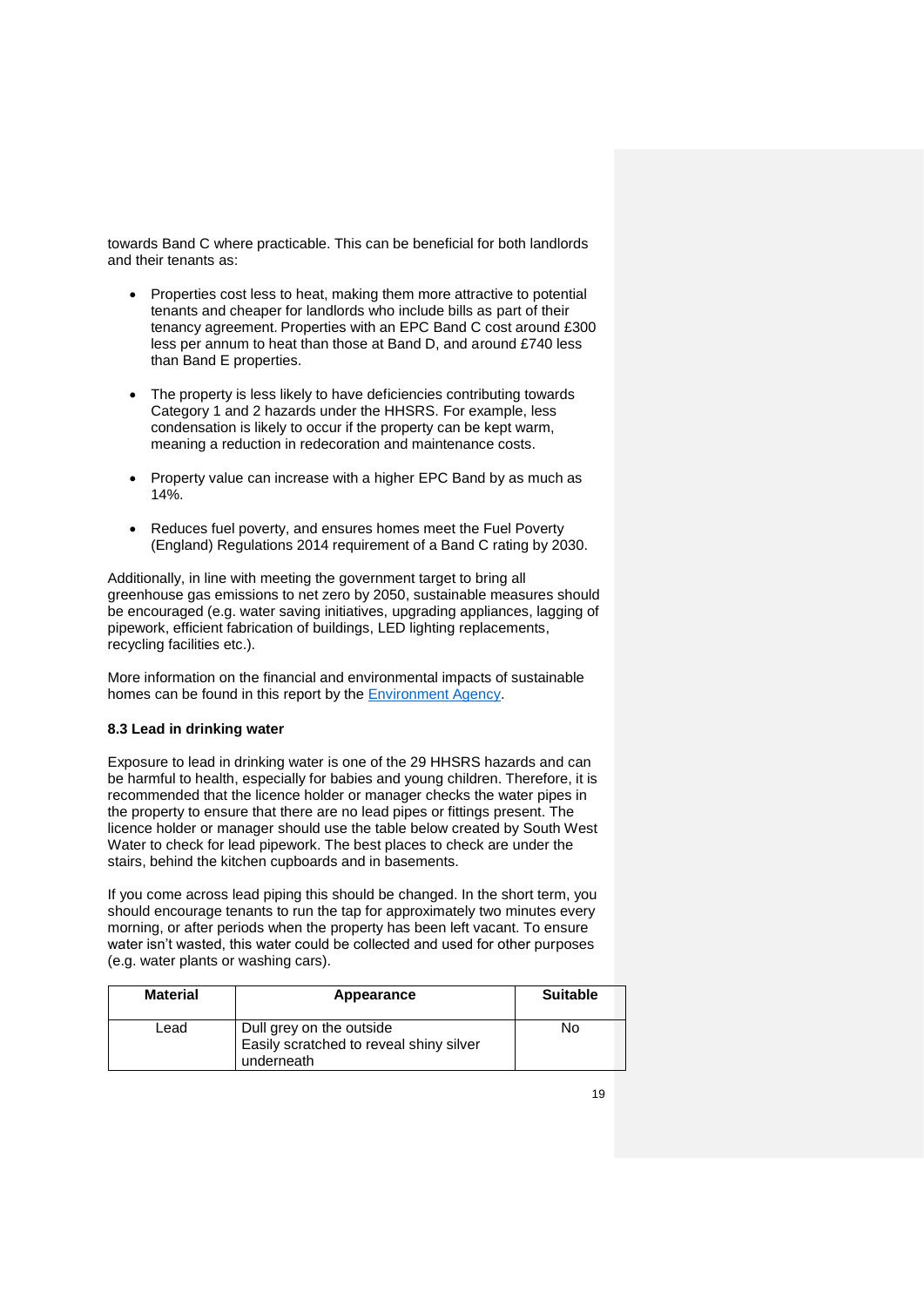| <b>Material</b> | Appearance                                                                                                 | <b>Suitable</b> |
|-----------------|------------------------------------------------------------------------------------------------------------|-----------------|
|                 | Dull sound when tapped                                                                                     |                 |
| Copper          | Dull brown on the outside<br>Hard<br>Bright copper when scratched<br>Ringing sound when tapped with a coin | Yes             |
| Iron            | Dark grey or brown or rusty<br>Very hard and not easily scratched<br>Ringing sound when tapped with a coin | Yes             |
| Plastic         | Grey, blue or black                                                                                        | Yes             |

More information pertaining to lead in drinking water can be found on the [South West Water](https://www.southwestwater.co.uk/advice-and-services/your-water/lead-pipework-and-fittings/) website.

#### <span id="page-19-0"></span>**8.4 Radon Levels**

High levels of radon can cause lung cancer, especially for smokers or exsmokers. Radon produces radioactive particles that are breathed in overtime and can damage lung tissue. As such, it is noted as one of the 29 hazards assessed by the HHSRS.

Certain geological conditions can lead to above average levels of radon, including those found in parts of North Devon. Public Health England have designated certain areas of the country as radon prone areas. These are  $1 \text{km}^2$  areas with properties which have a 1% chance or more of having a radon concentration at or above 200 Bq  $m<sup>-3</sup>$ . It is recommended radon levels should be reduced in homes where the annual average is more than 200 Bq m-3 .

As best practice, we recommend licence holders check whether their property is located in a radon prone area using the interactive map on the Public Health England website, and making tenants aware of the risks from radon.

Properties most at risk include those with subterranean storeys. If your property has any subterranean storey utilised for living accommodation, and is in a radon prone area; we recommend you order a [radon report](https://www.ukradon.org/services/address_search) for your property, and carry out the necessary mitigation and remediation actions.

More information about radon and how to mitigate the impacts of radon in your property can be found by visiting the [Public Health England](https://www.ukradon.org/sectors/householders) website.